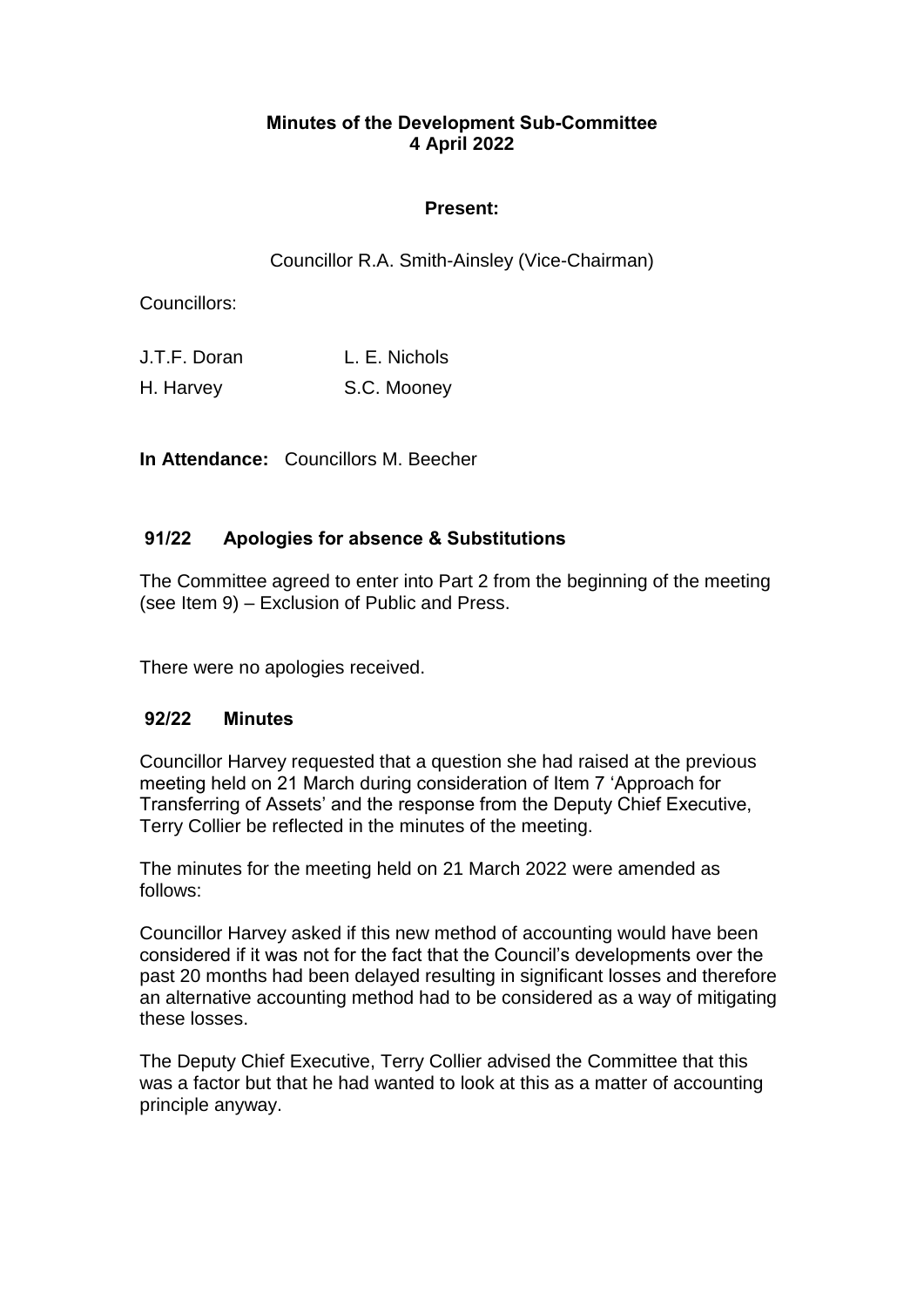Subject to the Committee Manager making these amendments, the Committee **resolved** to agree the minutes.

### **93/22 Disclosures of Interest**

Councillors Buttar, Harvey, Doran and Smith-Ainsley advised the Committee that they were Planning Committee members and therefore would not be making comment on any applications due to come before the Planning Committee.

Councillor S. Mooney advised the Committee that she was a Surrey County Councillor.

### **94/22 Questions from members of the Public**

There were none.

#### **95/22 Ward Issues**

There were none.

#### **96/22 Urgent Actions**

There were none.

#### **97/22 Forward Plan**

This item was not discussed.

## **98/22 Order of Consultations for Future Developments**

This item was deferred to the meeting of the Committee on 03 May 2022.

## **99/22 Exclusion of Public and Press (Exempt Business)**

It was proposed by Councillor Nichols, seconded by Councillor Doran, and **resolved** that the public and press be excluded during consideration of the following items, in accordance with paragraph 3 of Schedule 12A of the Local Government Act 1972 (as amended) because it was likely to disclose information relating to the financial or business affairs of any particular person (including the authority holding that information) and in all the circumstances of the case, the public interest in maintaining the exemption outweighs the public interest in disclosing the information because, disclosure to the public would prejudice the financial position of the authority in being able to undertake even-handed negotiations and finalising acceptable contract terms.